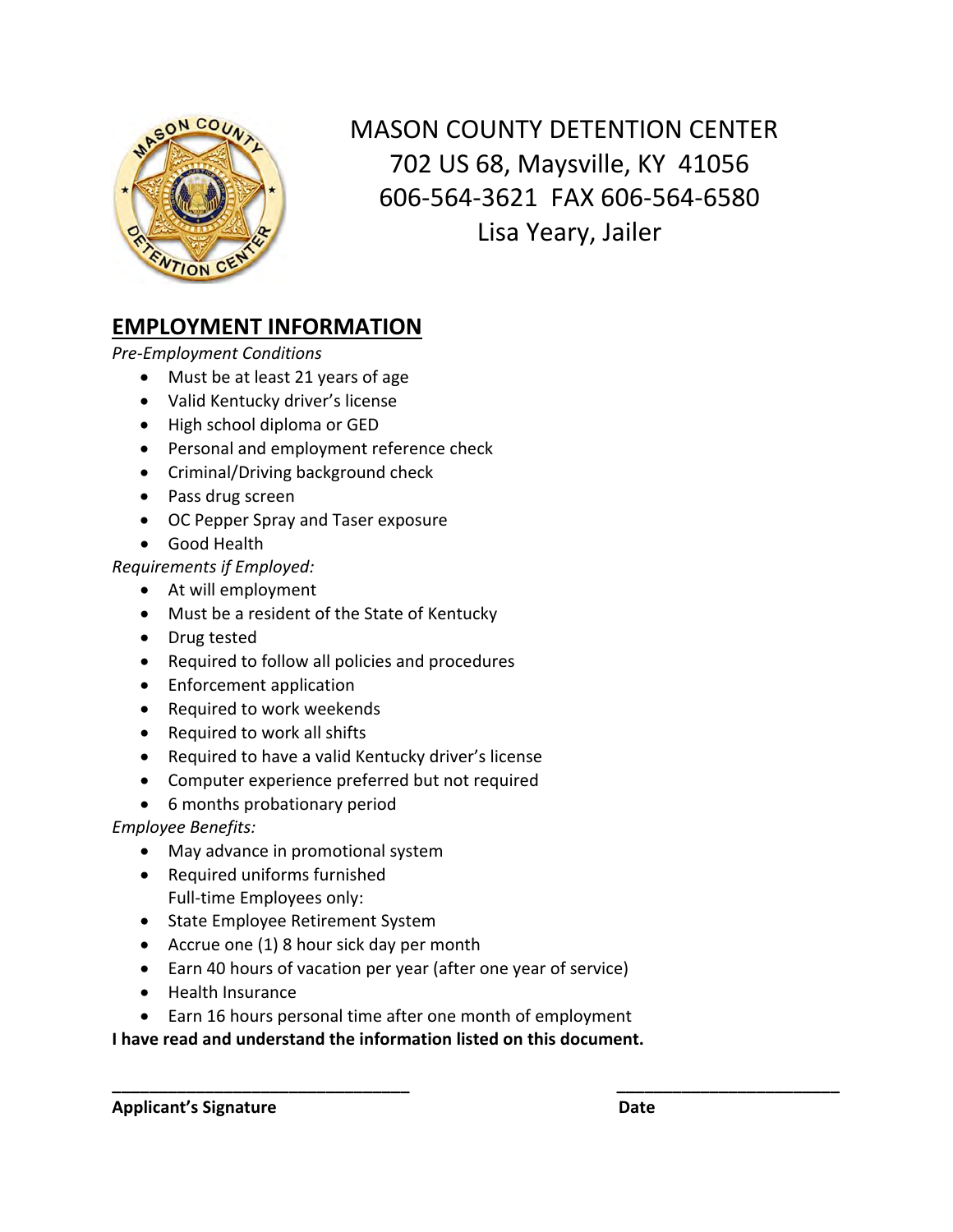#### 702 US 68, MAYSVILLE, KY 41056 606-564-3621 FAX 606-564-6580

## **APPLICATION FOR EMPLOYMENT**

An Equal Opportunity Employer

| (Print Only)                                                                                                                                                                                                                   |        |            |                                |          |
|--------------------------------------------------------------------------------------------------------------------------------------------------------------------------------------------------------------------------------|--------|------------|--------------------------------|----------|
|                                                                                                                                                                                                                                |        |            | Date of Application            |          |
| Last Name                                                                                                                                                                                                                      |        | First Name |                                | MI       |
| <b>Street Address</b>                                                                                                                                                                                                          |        | City       | State                          | Zip Code |
| Telephone number(s):                                                                                                                                                                                                           |        |            |                                |          |
| Home                                                                                                                                                                                                                           |        |            | Cell                           |          |
| Email Address: The Contract of the Contract of the Contract of the Contract of the Contract of the Contract of the Contract of the Contract of the Contract of the Contract of the Contract of the Contract of the Contract of |        |            |                                |          |
| Date of Birth: $\frac{1}{2}$                                                                                                                                                                                                   |        |            |                                |          |
| <b>JOB INTERESTS:</b>                                                                                                                                                                                                          |        |            |                                |          |
| Type of employment seeking: Full time                                                                                                                                                                                          |        | Part time  |                                |          |
| Position desired:                                                                                                                                                                                                              |        |            | Date available for employment: |          |
|                                                                                                                                                                                                                                |        |            |                                |          |
| Available to work:                                                                                                                                                                                                             |        |            |                                |          |
| Days                                                                                                                                                                                                                           | Nights | Weekends   | Holidays                       |          |
| Ever applied to MCDC before? Yes                                                                                                                                                                                               | No     |            | When:                          |          |
| Ever worked for MCDC before? Yes                                                                                                                                                                                               | No     |            | When: $\qquad \qquad$          |          |
| Reason for leaving?                                                                                                                                                                                                            |        |            |                                |          |
| Name of last supervisor at MCDC                                                                                                                                                                                                |        |            |                                |          |

### **EDUCATION AND TRAINING**

| Level                          | Name and Address of School | Grade<br>Completed | <b>Degree</b> |
|--------------------------------|----------------------------|--------------------|---------------|
| <b>High School</b>             |                            |                    |               |
| College                        |                            |                    |               |
| Vocational /<br>Correspondence |                            |                    |               |

Other training (factory or office machines operated, special courses, military training, etc.)

Describe any honors received:

#### OTHER JOB-RELATED ACTIVITIES

List professional, trade, business or civic activities and offices held. May exclude membership which would reveal sex, religion, national origin, age, ancestry, or other protected status.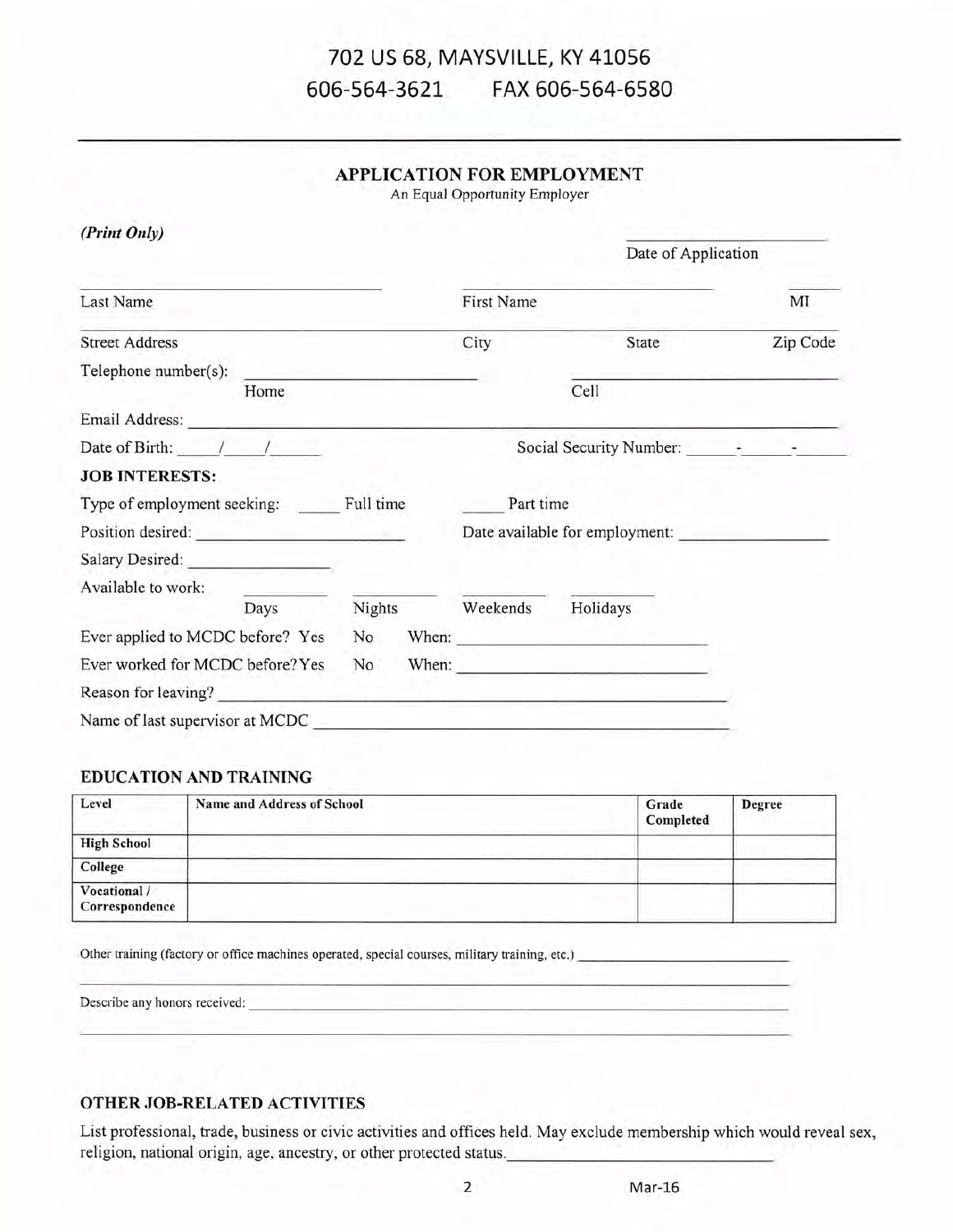## SPECIAL SKILLS AND QUALIFICTIONS

Summarize special job-related skills and qualifications acquired from employment or other experience.

## **MILITARY**

|  | Have you served in the military? Yes No Branch: |  |  |  | Date of Discharge: | Final Rank: |  |
|--|-------------------------------------------------|--|--|--|--------------------|-------------|--|
|--|-------------------------------------------------|--|--|--|--------------------|-------------|--|

#### **EMPLOYMENT HISTORY**

Start with the present or last job and provide a complete job history. It is suggested to submit a resume with the application to provide further details. Explain any gaps in employment in comments section.

| Employer                                                                                                                                                                                                                       | Dates worked:           | From To                                                     |  |
|--------------------------------------------------------------------------------------------------------------------------------------------------------------------------------------------------------------------------------|-------------------------|-------------------------------------------------------------|--|
| Address and the contract of the contract of the contract of the contract of the contract of the contract of the contract of the contract of the contract of the contract of the contract of the contract of the contract of th | <b>Starting Salary:</b> | \$ Per                                                      |  |
| the contract of the contract of the contract of the contract of the contract of the contract of the contract of                                                                                                                | Final Salary:           | S Per                                                       |  |
| the contract of the contract of the contract of the contract of the contract of the contract of<br>Job Title                                                                                                                   |                         |                                                             |  |
| Supervisor/Dept.                                                                                                                                                                                                               | Phone number            | the control of the control of the control of                |  |
|                                                                                                                                                                                                                                | May we contact?         | $Yes$ No $\qquad$                                           |  |
| Employer                                                                                                                                                                                                                       | Dates worked:           | From To                                                     |  |
| Address and the contract of the contract of the contract of the contract of the contract of the contract of the contract of the contract of the contract of the contract of the contract of the contract of the contract of th | <b>Starting Salary:</b> | S Per                                                       |  |
| the company of the company of the company of the company of the company of the company of the company of the company of the company of the company of the company of the company of the company of the company of the company  | Final Salary:           | S Per                                                       |  |
| Job Title                                                                                                                                                                                                                      |                         |                                                             |  |
| Supervisor/Dept.                                                                                                                                                                                                               | Phone number            |                                                             |  |
|                                                                                                                                                                                                                                | May we contact?         | $Yes$ No $\_\_\_\_\_\$                                      |  |
|                                                                                                                                                                                                                                | Dates worked:           | $From \_ To \_$                                             |  |
| Address and the contract of the contract of the contract of the contract of the contract of the contract of the contract of the contract of the contract of the contract of the contract of the contract of the contract of th | <b>Starting Salary:</b> | $S \t Per$                                                  |  |
| the company of the property of the company of the company of the company of                                                                                                                                                    | Final Salary:           | \$ Per                                                      |  |
| Job Title                                                                                                                                                                                                                      |                         |                                                             |  |
| Supervisor/Dept.                                                                                                                                                                                                               | Phone number            | <b><i>Contract Communication Contract Communication</i></b> |  |
|                                                                                                                                                                                                                                | May we contact?         | $Yes$ $No$                                                  |  |
|                                                                                                                                                                                                                                | Dates worked:           | From To                                                     |  |
| Address<br>design and the company of the company of the company of the company of the company of the company of the company of                                                                                                 | <b>Starting Salary:</b> | \$ Per                                                      |  |
|                                                                                                                                                                                                                                | Final Salary:           | $s$ Per                                                     |  |
| Job Title                                                                                                                                                                                                                      |                         |                                                             |  |
| Supervisor/Dept.                                                                                                                                                                                                               | Phone number            |                                                             |  |
| Reason for leaving                                                                                                                                                                                                             | May we contact?         | Yes No                                                      |  |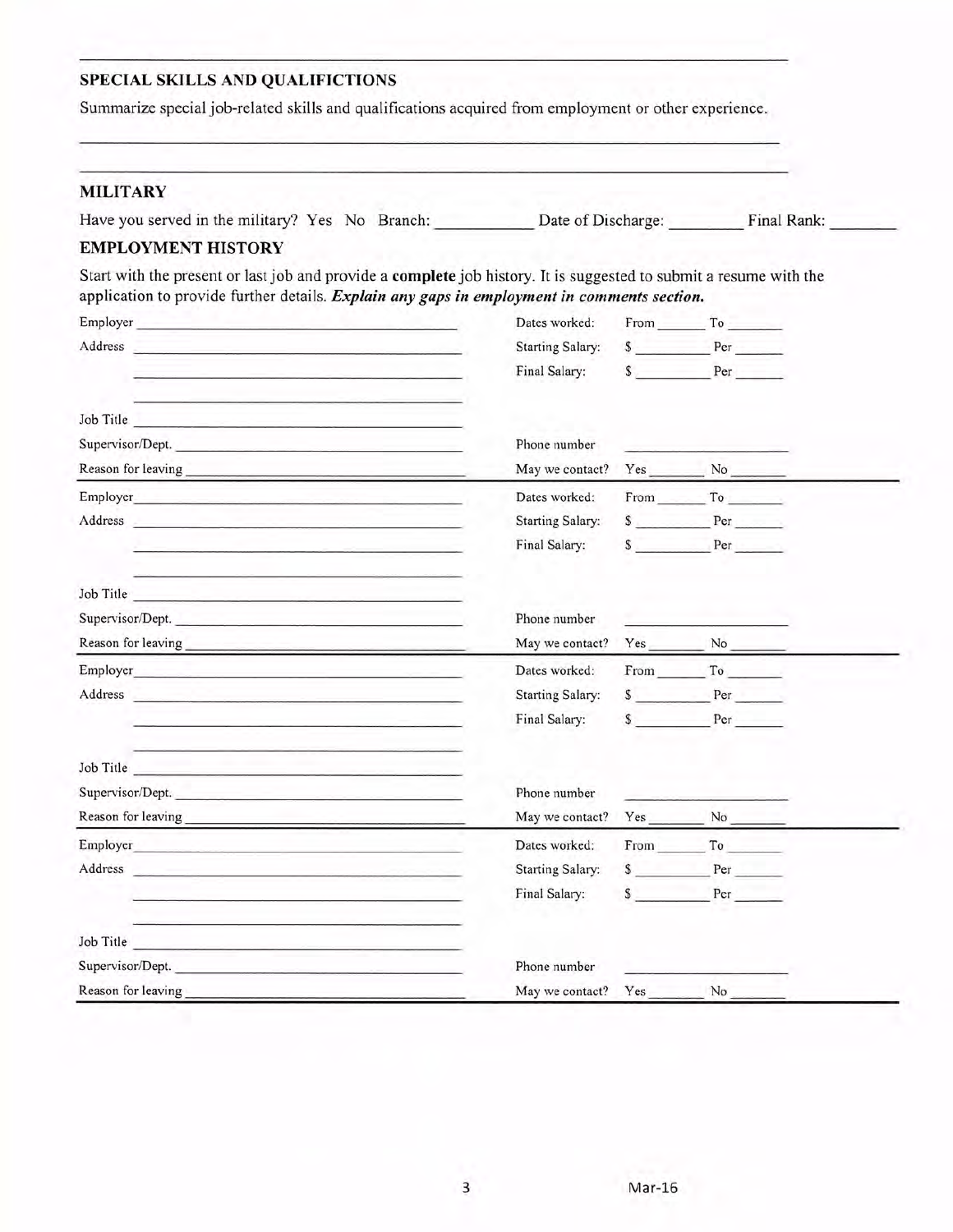| Comments (please explain any gaps in employment) |  |  |  |
|--------------------------------------------------|--|--|--|
|                                                  |  |  |  |

### **REFERENCES:**

Give name, *daytime telephone number* and the best time to contact four (4) people who can provide a personal reference. Do not use relative or previous employers.

| Do you know anyone who works at the Mason County Detention Center? Yes |  |
|------------------------------------------------------------------------|--|

If yes, list name(s):

| YES | NO |                                                                                             |  |
|-----|----|---------------------------------------------------------------------------------------------|--|
|     |    | Are you 21 years of age or older?                                                           |  |
|     |    | Do you have a valid driver's license?                                                       |  |
|     |    | Do you have a high school or GED diploma?                                                   |  |
|     |    | Do you have a Social Security card?                                                         |  |
|     |    | Are you legally eligible for employment in the U.S.?                                        |  |
|     |    | Can you provide documentation verifying your eligibility?                                   |  |
|     |    | Are you able to perform the essential duties and responsibilities of the position for which |  |
|     |    | you are applying with or without accommodation?                                             |  |
|     |    | Since the age of 18, have you ever been convicted of a felony?                              |  |
|     |    | Since the age of 18, have you ever been convicted of a misdemeanor?                         |  |
|     |    | If yes, please give dates, charges and an explanation:                                      |  |

PREA (Prison Rape Elimination Act) Standard 115.17

| Have you engaged in sexual abuse and/or sexual misconduct in any previous jobs or in<br>the community? |
|--------------------------------------------------------------------------------------------------------|
| Have you been convicted of engaging in sexual abuse and/or sexual misconduct?                          |
| Have you ever received an administrative or civil punishment for your role in the activity             |
| described above?                                                                                       |

\*If yes to any of the above questions, please provide dates, allegations, charges and details of these incidents:

I understand any false information made by me on this application, or any supplement document, will be sufficient grounds for immediate discharge if I am employed.

**Applicant's Signature** 

Date

4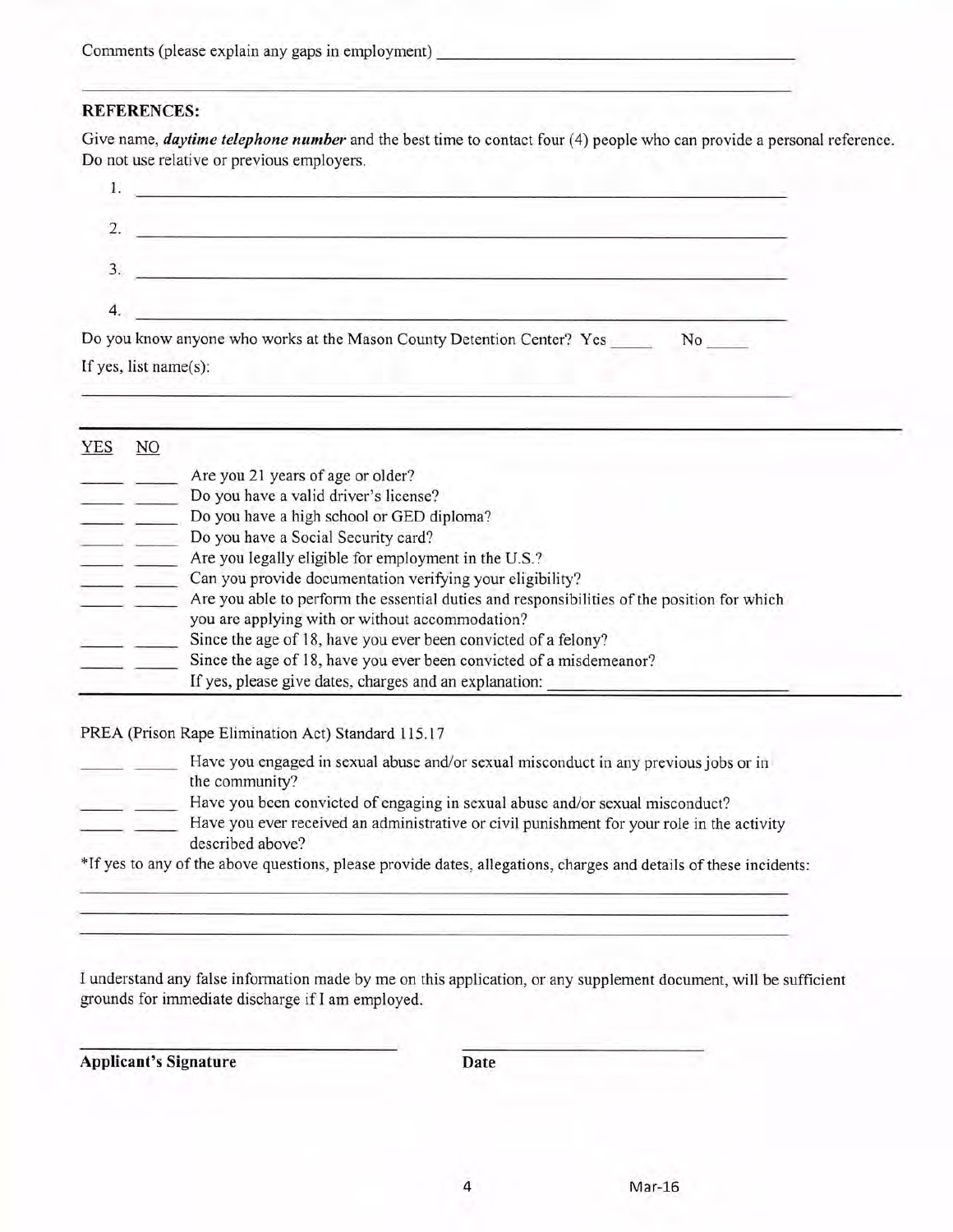## **MASON COUNTY DETENTION CENTER** 702 US 68, MAYSVILLE, KY 41056 606-564-3621 FAX 606-564-6580

|                                      | <b>APPLICATION FOR EMPLOYMENT</b><br>An Equal Opportunity Employer                                              |
|--------------------------------------|-----------------------------------------------------------------------------------------------------------------|
| (Please print)                       |                                                                                                                 |
| Name: Name:                          |                                                                                                                 |
|                                      |                                                                                                                 |
|                                      | the contract of the contract of the contract of the contract of the contract of the contract of the contract of |
|                                      | Write a statement on why you would be the best person to be chosen as a deputy at MCDC?                         |
|                                      |                                                                                                                 |
|                                      | What are your strongest assets?                                                                                 |
|                                      |                                                                                                                 |
| What are your weaknesses (describe)? |                                                                                                                 |
|                                      |                                                                                                                 |
|                                      |                                                                                                                 |